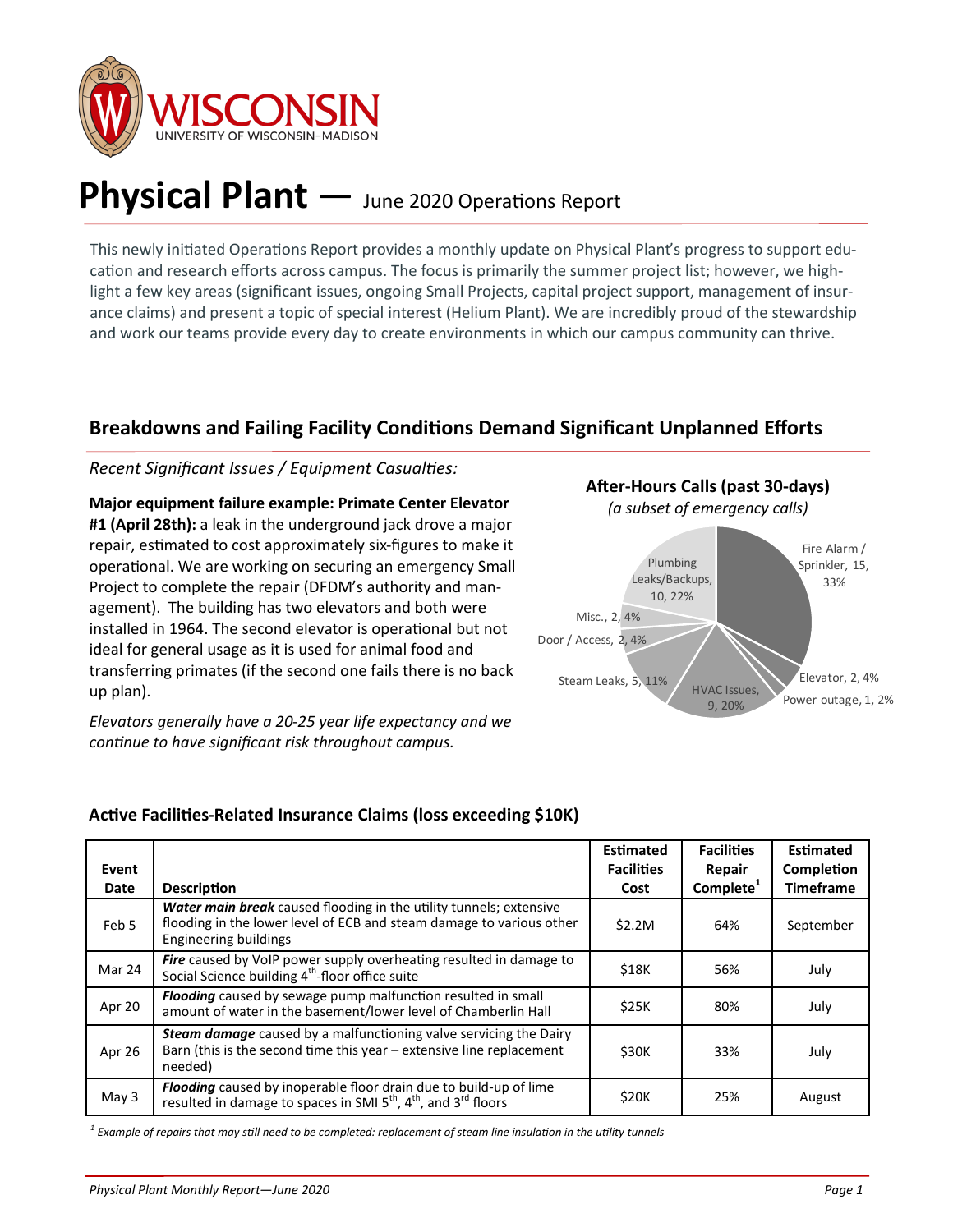## **Enormous Success Identifying Critical Work and Obtaining State Funds**

*Contracted Repairs—FY20 Small Projects (greater than \$50K / less than \$300K)* 

Currently, we are managing 55 active projects; one FY20 project has been completed.

One of our FY20 initiatives/strategies was been to build capacity to aggressively pursue more projects and funding. So far, less than one year into the 19-21 biennium, UW-Madison has had 56 small projects approved; netting \$4.6M (35%) of the UWSA's \$13.1M distribution to date.

In contrast, in the entire two year 17-19 biennium UW-Madison only had 55 small projects approved (mix of All Agency, PR and Agency Cash funding sources) totaling \$4.1M.



| $1.120$ 3111011 1 1 0 1 0 0 0 1 1 0 1 1 0 1 1 1 1 1 1 1 $\pm$ |                 |                    |                                  |                |          |                                     |  |  |  |
|---------------------------------------------------------------|-----------------|--------------------|----------------------------------|----------------|----------|-------------------------------------|--|--|--|
|                                                               |                 | <b>State Funds</b> | <b>Agency (UW-Madison) Funds</b> |                |          |                                     |  |  |  |
|                                                               | Number of       |                    |                                  |                |          |                                     |  |  |  |
| <b>Status</b>                                                 | <b>Projects</b> | <b>GPR</b>         | <b>GPR</b>                       |                |          | <b>PR Total Agency Total Budget</b> |  |  |  |
| Pre-Design                                                    | 11              | <b>S94K</b>        | \$960K                           | <b>\$497KI</b> | \$1,457K | \$1,551K                            |  |  |  |
| Design                                                        | 36              | \$3,133K           | \$700K                           | \$3,221K       | \$3,920K | \$7,054K                            |  |  |  |
| <b>Bidding</b>                                                | 41              | \$1,101K           | 50K                              | \$93K          | \$93K    | \$1,194K                            |  |  |  |
| Construction                                                  | 4               | \$298K             | \$93K                            | \$259K         | \$352K   | \$650K                              |  |  |  |
| <b>Field Closed</b>                                           |                 | 50K                | 50K                              | \$11K          | \$11K    | \$11K                               |  |  |  |
| <b>Grand Total</b>                                            | 56              | \$4,626K           | \$1,753K                         | \$4,080K       | \$5,833K | \$10,459K                           |  |  |  |

#### **FY20 Small Project Funding Summary**

## **Pursuing Reassignment of Work to Reduce the Burden Madison's Facilities Funding**

*Capital Project Support:* Another important endeavor for Physical Plant is our contribution to the success of capital projects. Based on data we began to collect last September, we provide an average of 574 labor hours monthly to support capital construction work, excluding management and planning efforts. On an annual basis, the work engages the equivalent of six full-time employees (\$800K) and includes a range of vital activities (e.g., coordinating and executing outages, fire alarm deactivations/activations, electronic access control, modifying plumbing systems, door hardware, utilities placement, and mechanical inspections).



## **Adopting Best Practice to improve Infrastructure and Reduce Water Consumption**

*Innovation in Action:* After weeks of operational planning, we will be initiating uni-directional flushing, starting at the beginning of June. This step-by-step process will include 58 events involving closing valves and using multiple hydrants to improve and control scouring velocities. Uni-directional flushing is a water-efficient method of cleaning water distribution pipes to improve water quality and restore capacity. This flushing scours out sediment, biofilm, corrosion products, and tuberculation.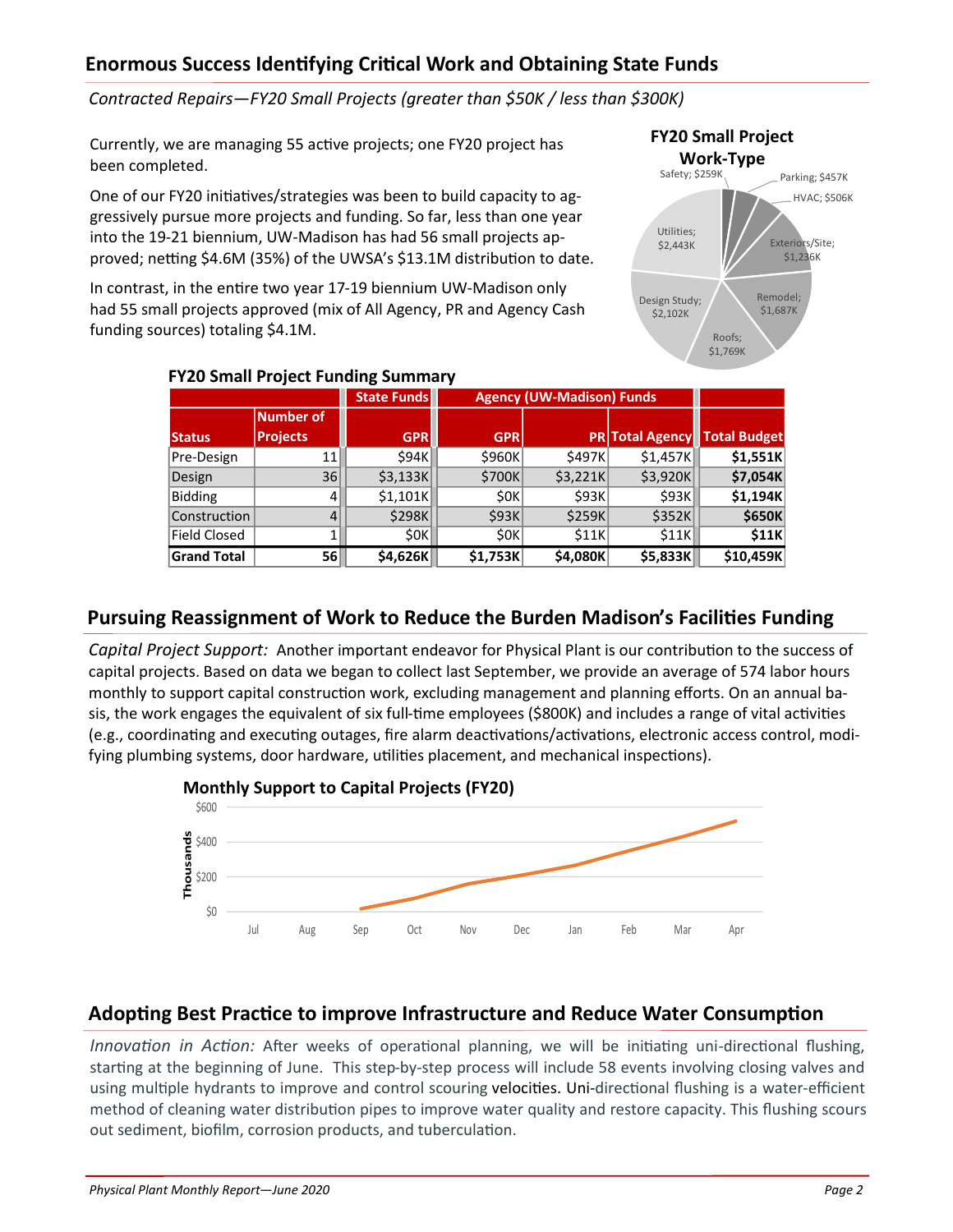# **26 Operationally Critical Projects Underway for Summer 2020 Construction**

Summer 2020 in-house construction efforts are fully underway and rapidly making up for the time lost during the initial COVID-19 shutdown. This year projects were selected based on a collective effort that included representatives from SMPH, L&S, CALS, VCRGE, CoE, and School of Education. The ad-hoc team collaboratively prioritized projects and identified the ones that would have the greatest impact to the University's mission and benefitted from reduced summertime campus occupancy.

#### **Key—Project Milestones / Progress**

Projects generally follow a series of standard milestones as we work with the customer to clarify scope, design the details, conduct detailed work planning, order materials, and execute construction.

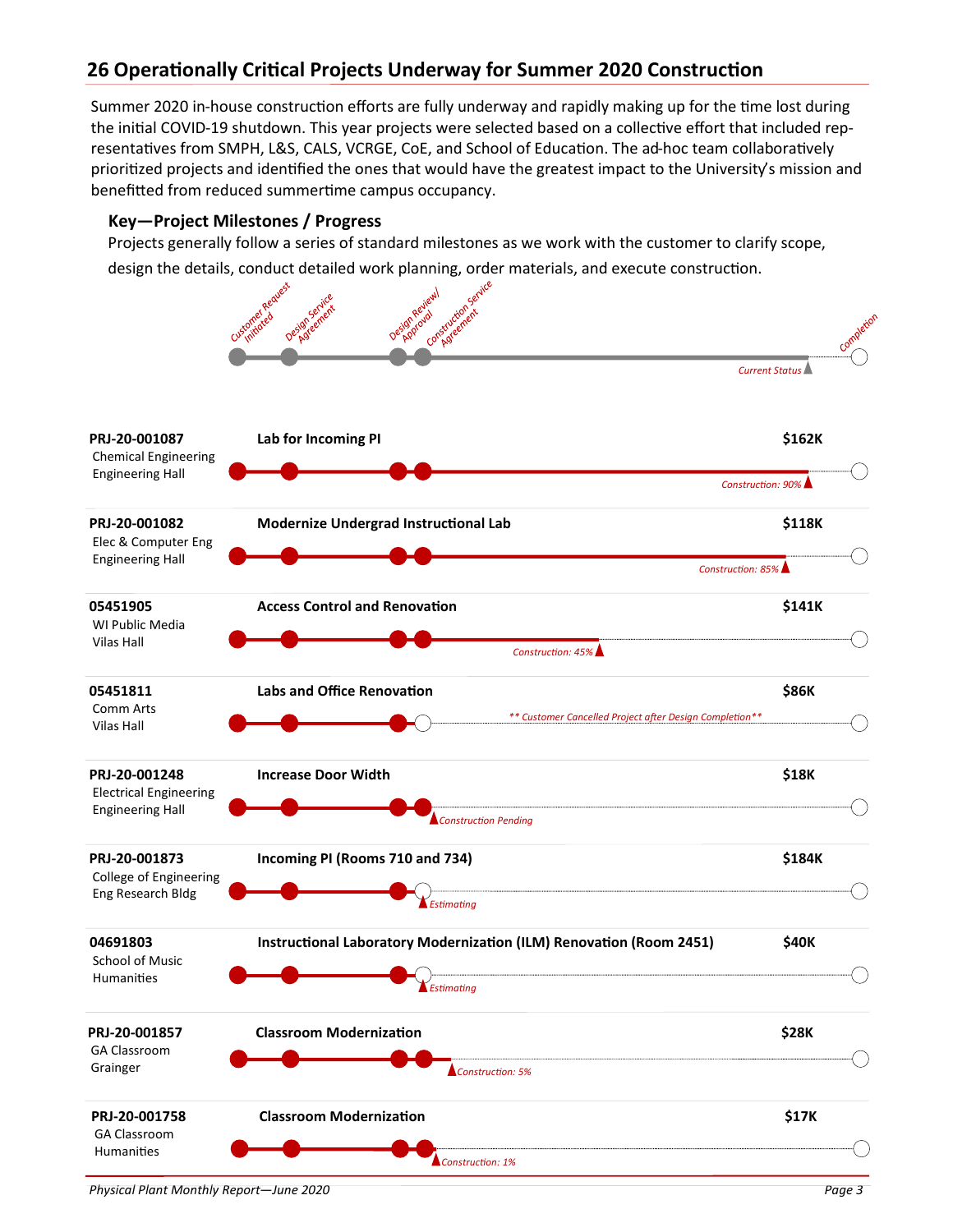### **Summer 2020 Projects** *(continued)*